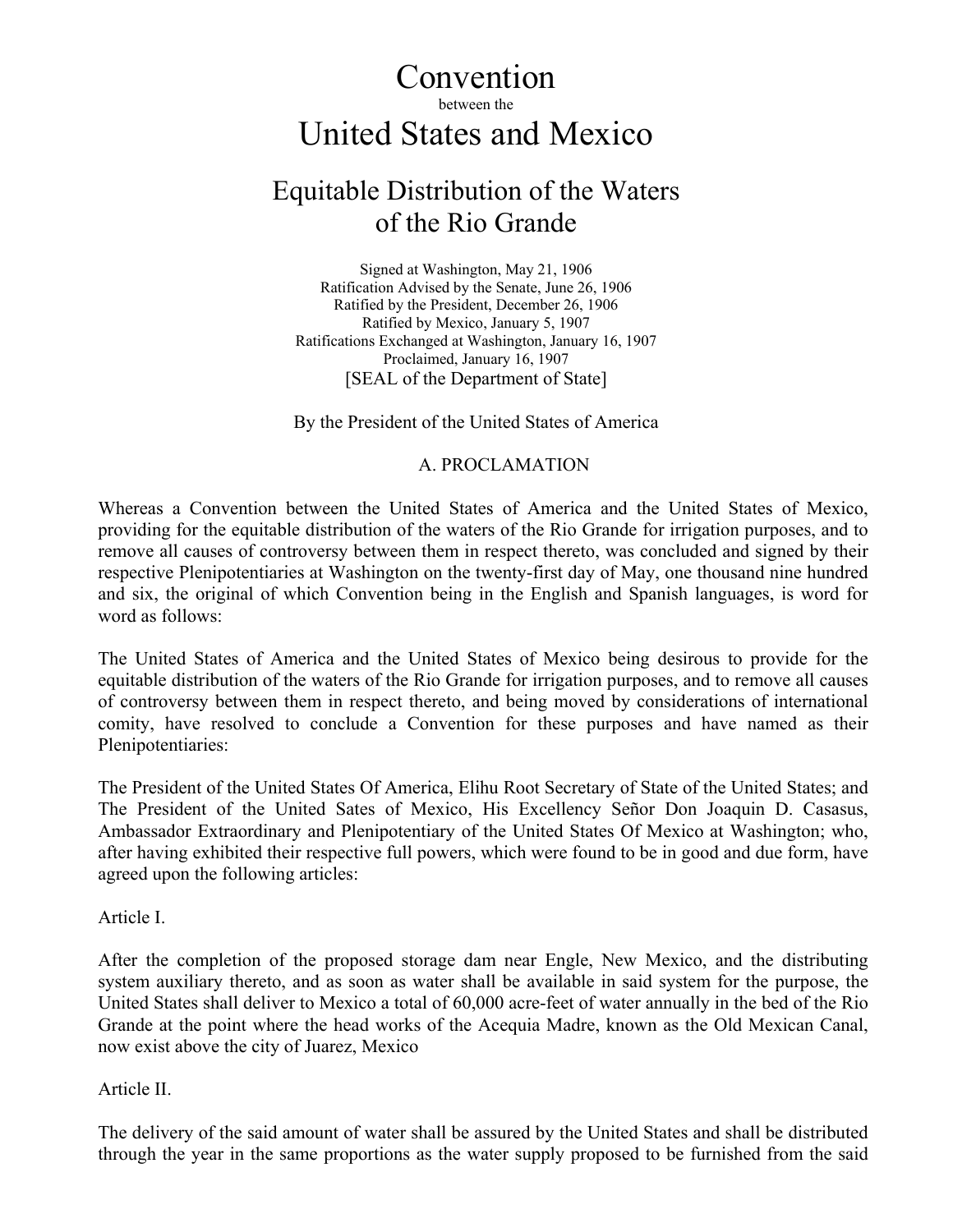irrigation system to lands in the United States in the vicinity of El Paso, Texas, according to the following schedule, as nearly as may be possible:

|           | Acre feet per month | Corresponding cubic feet of water |
|-----------|---------------------|-----------------------------------|
| January   | 0                   |                                   |
| February  | 1,090               | 47,480,400                        |
| March     | 5,460               | 237,837,000                       |
| April     | 12,000              | 522,720,000                       |
| May       | 12,000              | 522,720,000                       |
| June      | 12,000              | 522,720,000                       |
| July      | 8,180               | 356,320,800                       |
| August    | 4,370               | 190,357,200                       |
| September | 3,270               | 142,441,200                       |
| October   | 1,090               | 47,480,400                        |
| November  | 540                 | 23,522,400                        |
| December  | $\boldsymbol{0}$    |                                   |
|           | 60,000 Acre Feet    |                                   |

In case, however, of extraordinary drought or serious accident to the irrigation system in the United States, the amount delivered to the Mexican Canal shall be diminished in the same proportion as the water delivered to lands under said irrigation system in the United States.

### Article III.

 The said delivery shall be made without cost to Mexico, and the United States agrees to pay the whole cost of storing the said quantity of water to be delivered to Mexico, of conveying the same to the international line, of measuring the said water, and of delivering it in the river bed above the head of the Mexican Canal. It is understood that the United States assumes no obligation beyond the delivering of the water in the bed of the river above the head of the Mexican Canal.

#### Article IV.

The delivery of water as herein provided is not to be construed as a recognition by the United States of any claim on the part of Mexico to the said waters; and it is agreed that in consideration of such delivery of water, Mexico waives any and all claims to the waters of the Rio Grande for any purpose whatever between the head of the present Mexican Canal and Fort Quitman, Texas, and also declares fully settled and disposed of, and hereby waives, all claims heretofore asserted or existing, or that may hereafter arise, or be asserted, against the United States on account of any damages alleged to have been sustained by the owners of land in Mexico, by reason of the diversion by citizens of the United States of waters of the Rio Grande.

### Article V.

The United States, in entering into this treaty, does not thereby concede, expressly or by implication, any legal basis for any claims heretofore asserted or which may be hereafter asserted by reason of any losses incurred by the owners of land in Mexico due or alleged to be due to the diversion of the waters of the Rio Grande within the United States; nor does the United States in anyway concede the establishment of any general principle or precedent by the concluding of this treaty. The understanding of both parties is that the arrangement contemplated by this treaty extends only to the portion of the